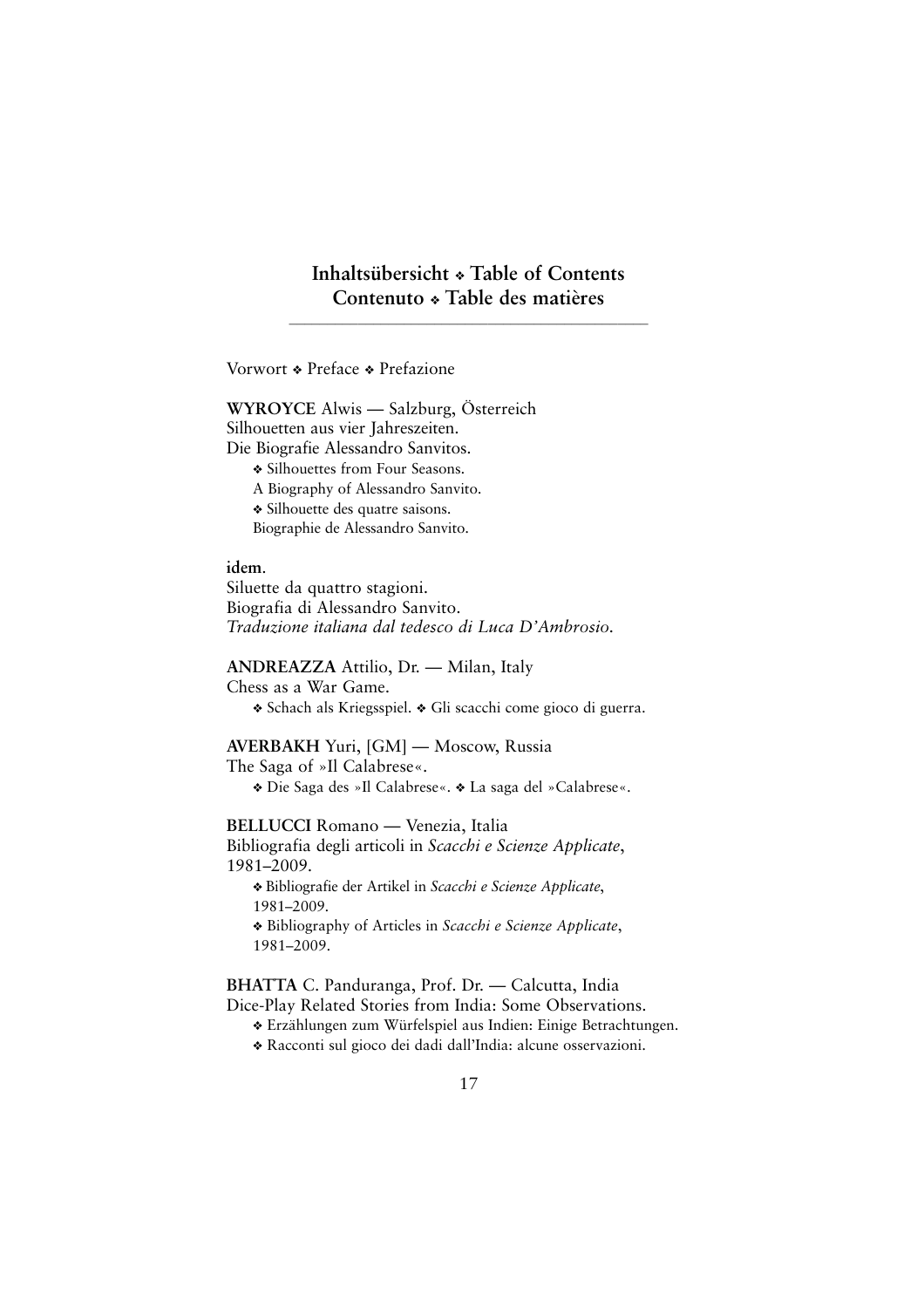**BOTTLIK** Iván, M.A. — Budapest, Hungary Four Outstanding Hungarian Chess Masters (born in 1892–1893): János Balogh, Géza Nagy, Gyula Breyer and György Négyesy. ❖ Vier hervorragende ungarische Schachmeister (geboren 1892–1893): János Balogh, Géza Nagy, Gyula Breyer und György Négyesy. ❖ Quattro eccellenti Maestri di scacchi ungheresi (nati nel 1892–1893): János Balogh, Géza Nagy, Gyula Breyer e György Négyesy. ❖ Négy kiemelkedő magyar sakkmester, akik 1892-1893-ban születtek: Balogh János, Nagy Géza, Breyer Gyula és Négyesy György.

### **CRISOVAN** Alex — Pfäffikon Zürich, Schweiz

Lyrik auf 64 Feldern.

Ein Blumenstrauss aus Schachgedichten.

- ❖ Lyrics on 64 Squares.
- A Bunch of Flowers Composed of Poems on Chess.
- ❖ Poesia sulle 64 caselle.
- Un mazzo di fatto di poesie scacchistiche.

**D'AMBROSIO** Luca, Dr. — Bolzano, Italia Una breve bibliografia delle pubblicazioni di Alessandro Sanvito.

❖ Eine kurze Bibliografie der Publikationen Alessandro Sanvitos.

❖ A Short Bibliography of Alessandro Sanvito's Works.

**ERLANDSSON** Calle — Lund, Sweden

Bjørn Nielsen – Gideon Ståhlberg 1,5 – 4,5

Herning, Denmark, 2-7 November 1938.

- ❖ Das Match Bjørn Nielsen Gideon Ståhlberg in Herning 1938.
- ❖ La sfida Bjørn Nielsen Gideon Ståhlberg a Herning 1938.

**FRESEN** Hans-Jürgen — Bochum, Deutschland Die deutschen Schachvereine vor 1850.

- ❖ The Chess Clubs in Germany Established Prior to 1850.
- ❖ I circoli scacchistici tedeschi prima del 1850.

**GARZÓN** José Antonio — Valencia, España

Nuevos documentos relativos a la afición de los Reyes Católicos al ajedrez.

❖ Neue Dokumente zur Vorliebe katholischer Monarchen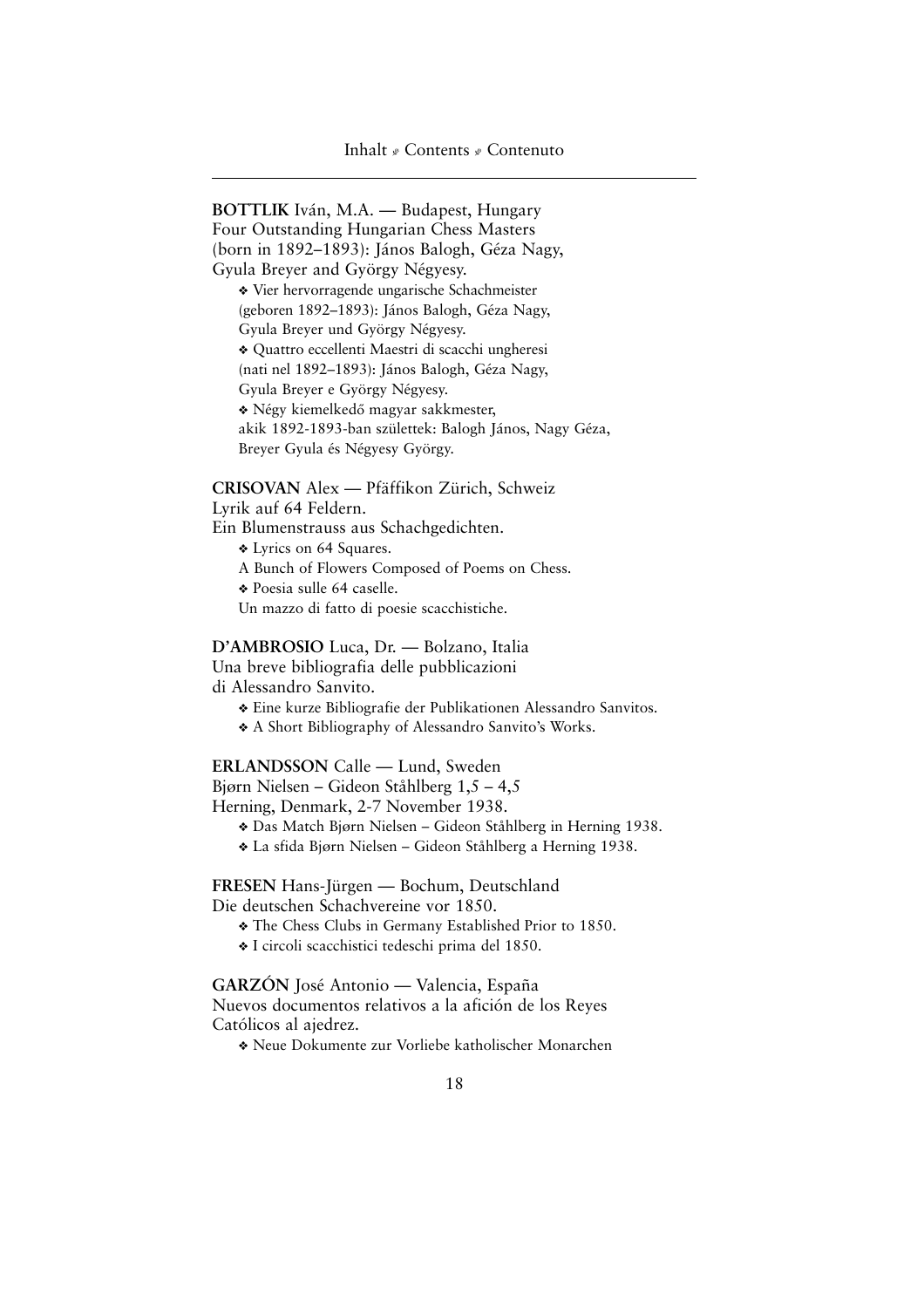# Inhalt  $\sqrt{\ }$  Contents  $\sqrt{\ }$  Contenuto

für das Schachspiel.

❖ Penchant of Catholic Monarchs for the Game of Chess: New Documents.

❖ Nuovi documenti relativi alla passione per gli scacchi dei Re cattolici.

**GIBELLATO** Francesco, Dott. Ing. — Mestre, Italia A che pensano quei due?

Riesame della partita Ilin-Zhenevskij – Lasker. ❖ Woran denken die beiden? Untersuchungen zur Partie Iljin-Genewski – Lasker. ❖ What do they Have in Mind? An Analysis of the Game

Iljin-Genevski – Lasker.

# **GRÄFRATH** Bernd, Prof. Dr.

— Duisburg-Essen, Deutschland

Max Lange als Wegbereiter neuer Schachproblemgattungen.

❖ Max Lange – a Precursor to New Chess Problem Genres.

❖ Max Lange come precursore di un nuovo genere di problemi scacchistici.

**GRONDIJS** Harrie, Drs. — Rijswijk, The Netherlands A Ripple in the Pond.

A Reflection on Chapais: the Leonardo of Chess. ❖ Wellen im Teich: Eine Betrachtung über Chapais,

den Leonardo des Schachs.

❖ Onde nello stagno: considerazioni su Chapais,

il Leonardo degli scacchi.

## **JOSTEN** Gerhard, Dipl. Ing. — Köln, Deutschland Genese einer Schachkomposition.

- ❖ Genesis of a Chess Composition.
- ❖ Genesi di una composizione scacchistica.

#### **LEONCINI** Mario — Siena, Italia

Antiche testimonianze degli scacchi in Toscana (sec. XI–XIV).

- ❖ Alte Zeugnisse zum Schachspiel in der Toskana (11.–14. Jh.).
- ❖ Chess in Tuscany: Antique Testimonials (11th–14th cent.).

**LEVENE** Benjamin — Bedford, NY, USA André Cheron. *[in English]*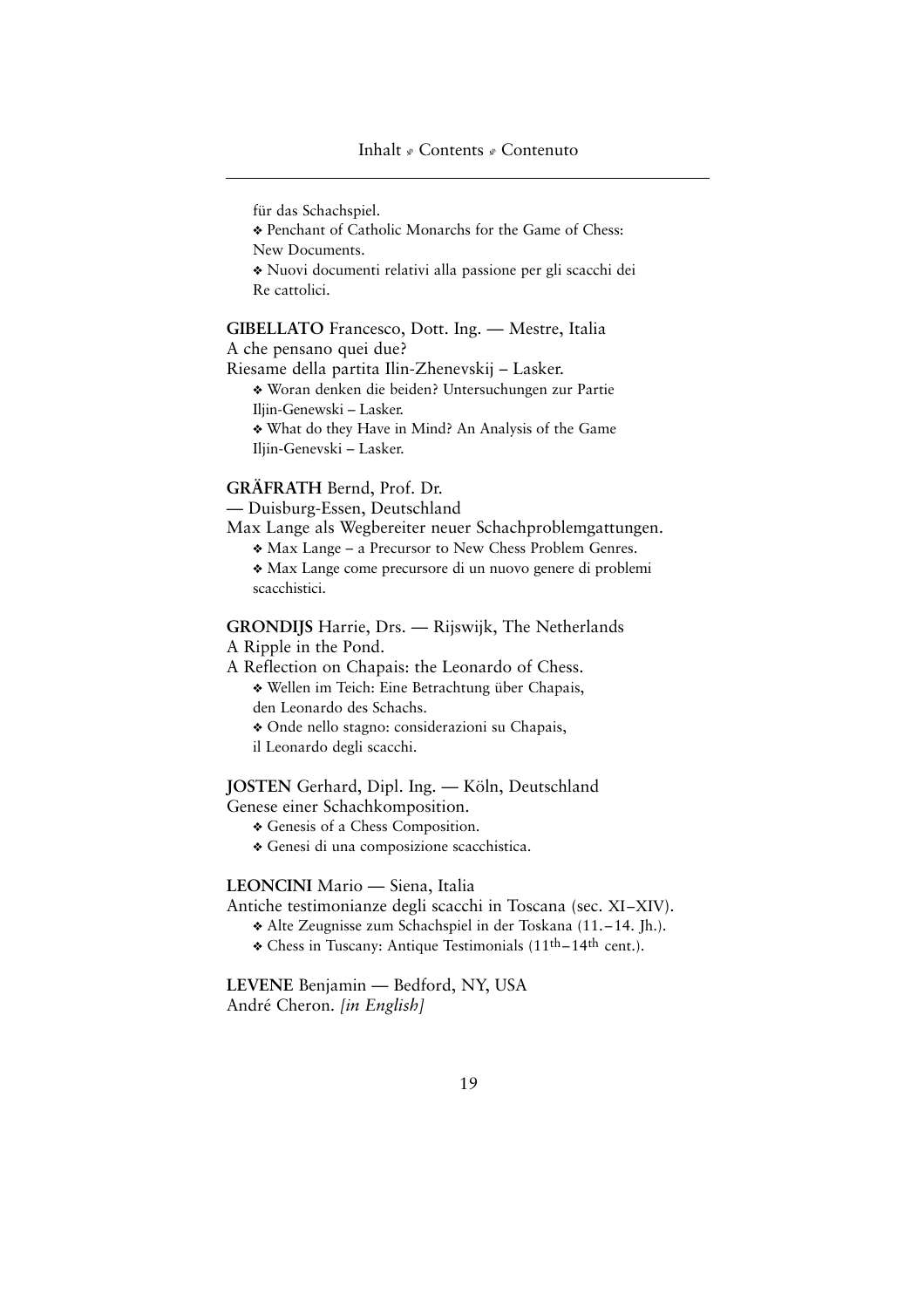**LINDER** Isaak, Dr. — Moskva, Rossijskaja Federazija **LINDER** Vladimir — ibidem Romantiku o romantike – Neožidannye analogii. Tigran Petrosjan (1929–1984) – Čempion mira po šachmatam. *[Cyrillic text]* ❖ Dem Romantiker über Romantik – unerwartete Vergleiche. Weltmeister Tigran Petrosjan (1929–1984). ❖ About Romanticism, Devoted to the Romantic – Unexpected Comparisons. World Champion Tigran Petrosjan (1929–1984). ❖ Al romantico sulla romantica – confronti inattesi. Il campione del mondo Tigran Petrosjan (1929–1984). **LISSOWSKI** Tomasz, Dipl. Ing. — Warsaw, Poland The Unplayed Match of 1829 and the Oldest Polish

Chess Player. ❖ Ein ungespielter Zweikampf aus dem Jahr 1829 und der älteste polnische Schachspieler.

❖ Una sfida del 1829 mai giocata e il primo giocatore di scacchi polacco conosciuto.

Ł**UCZAK** Maria, [Universitätsabsolventin]

— Kórnik, Polen

Tassilo von Heydebrand und der Lasa: »Meine Forschungen in italienischen Bibliotheken 1890 u. 92«.

❖ Tassilo von Heydebrand und der Lasa: »My Researches in Italian Libraries 1890 and 1892«.

❖ Tassilo von Heydebrand und der Lasa: »Le mie ricerche nelle biblioteche italiane del 1890 e del 1892«.

#### **MASUKAWA** Kouichi, Prof.

— Itami-shi Hyogo-kem, Japan

Woher kam das japanische Schach »Shōgi«?

- Where did Japanese Chess »Shōgi «come from?
- ❖ Da dove giunsero gli scacchi giapponesi »Shcgi«?

**MEISSENBURG** Egbert — Seevetal, Deutschland

Die Schachsammlung J. W. Rimington-Wilson (1822–1877).

❖ J. W. Rimington-Wilson's Chess Collection (1822–1877).

❖ La collezione scacchistica J. W. Rimington-Wilson

(1822–1877).

**idem**.

Bibliographie der Sekundärliteratur zu Stefan Zweigs